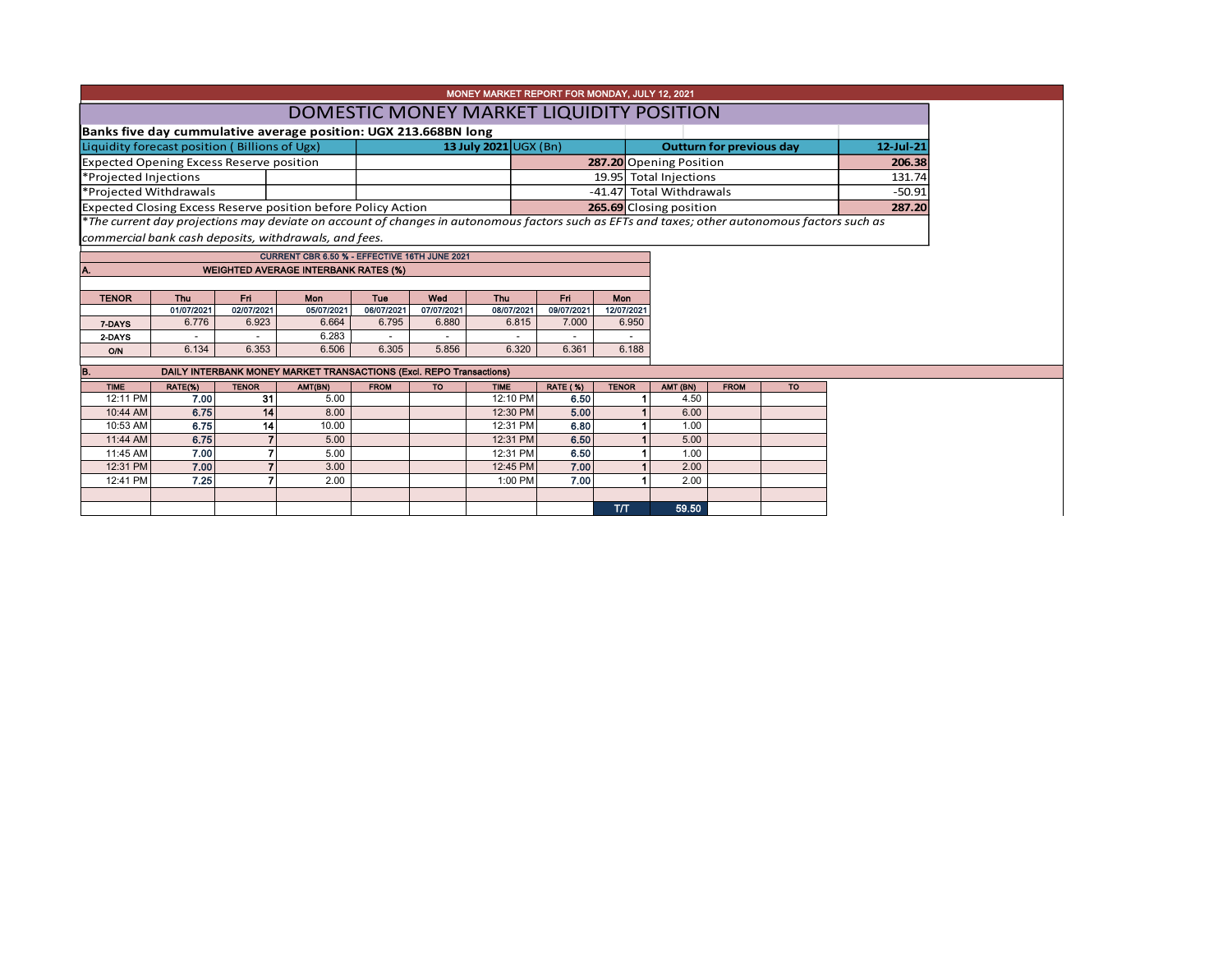| C.<br>9.500                                                           |                                                                                       |                     |                                                                                    | <b>CBR AND THE 7- DAY WAR INTERBANK RATES</b> |                            |                                                                        |                         |                     |              |                      |                                  |  |  |
|-----------------------------------------------------------------------|---------------------------------------------------------------------------------------|---------------------|------------------------------------------------------------------------------------|-----------------------------------------------|----------------------------|------------------------------------------------------------------------|-------------------------|---------------------|--------------|----------------------|----------------------------------|--|--|
| 9.000                                                                 |                                                                                       |                     |                                                                                    |                                               |                            |                                                                        |                         |                     |              |                      |                                  |  |  |
| 8.500                                                                 |                                                                                       |                     |                                                                                    |                                               |                            |                                                                        |                         |                     |              |                      |                                  |  |  |
| 8.000                                                                 |                                                                                       |                     |                                                                                    |                                               |                            |                                                                        |                         |                     |              |                      |                                  |  |  |
| 7.500<br>7.000                                                        |                                                                                       |                     |                                                                                    |                                               |                            |                                                                        |                         |                     |              |                      |                                  |  |  |
| 6.500                                                                 |                                                                                       |                     |                                                                                    |                                               |                            |                                                                        |                         |                     |              |                      |                                  |  |  |
| 6.000                                                                 |                                                                                       |                     |                                                                                    |                                               |                            |                                                                        |                         |                     |              |                      |                                  |  |  |
| 5.500                                                                 |                                                                                       |                     |                                                                                    |                                               |                            |                                                                        |                         |                     |              |                      |                                  |  |  |
| 5.000<br>4.500                                                        |                                                                                       |                     |                                                                                    |                                               |                            |                                                                        |                         |                     |              |                      |                                  |  |  |
| 4.000                                                                 |                                                                                       |                     |                                                                                    |                                               |                            |                                                                        |                         |                     |              |                      |                                  |  |  |
|                                                                       |                                                                                       |                     | 29/06/2021 30/06/2021 01/07/2021 02/07/2021 03/07/2021                             |                                               |                            | 04/07/2021  05/07/2021  06/07/2021  07/07/2021  08/07/2021  09/07/2021 |                         |                     |              |                      | 10/07/2021 11/07/2021 12/07/2021 |  |  |
|                                                                       |                                                                                       |                     |                                                                                    |                                               |                            |                                                                        |                         |                     |              |                      |                                  |  |  |
|                                                                       |                                                                                       |                     |                                                                                    |                                               |                            | • Overnight WAR -7-day WAR -CBR rate -Upper bound -Lower bound         |                         |                     |              |                      |                                  |  |  |
|                                                                       |                                                                                       |                     |                                                                                    |                                               |                            |                                                                        |                         |                     |              |                      |                                  |  |  |
| D.                                                                    |                                                                                       |                     | MONETARY POLICY OPERATIONS MATURITIES PROFILE: (15-JULY 2021 - 12-AUG 2021)        |                                               |                            |                                                                        |                         |                     |              |                      |                                  |  |  |
| <b>DATE</b>                                                           | <b>THUR</b>                                                                           | <b>THUR</b>         | <b>THUR</b>                                                                        | <b>THUR</b>                                   | <b>THUR</b>                | <b>TOTAL</b>                                                           |                         |                     |              |                      |                                  |  |  |
| <b>REPO</b>                                                           | 15-Jul-21<br>1.548.43                                                                 | 22-Jul-21<br>$\sim$ | 29-Jul-21<br>$\sim$                                                                | 05-Aug-21<br>$\sim$                           | 12-Aug-21<br>$\sim$        | 1,548.43                                                               |                         |                     |              |                      |                                  |  |  |
| <b>REV REPO</b>                                                       |                                                                                       | $\sim$              | $\sim$                                                                             | $\overline{\phantom{a}}$                      | $\sim$                     |                                                                        |                         |                     |              |                      |                                  |  |  |
| <b>DEPO AUCT</b>                                                      | 292.19                                                                                | 85.32               | 151.30                                                                             | 29.22                                         | 58.10                      | 616.13                                                                 |                         |                     |              |                      |                                  |  |  |
| <b>TOTALS</b>                                                         | 1.840.62                                                                              | 85.32               | 151.30                                                                             | 29.22                                         | 58.10                      | 2,164.55                                                               |                         |                     |              |                      |                                  |  |  |
|                                                                       |                                                                                       |                     | Total O/S Deposit Auction balances held by BOU up to 23 September 2021: UGX 808 BN |                                               |                            |                                                                        |                         |                     |              |                      |                                  |  |  |
|                                                                       |                                                                                       |                     | Total O/S Repo, Reverse Repo & Deposit Auction balances held by BOU: UGX 2,356 BN  |                                               |                            |                                                                        |                         |                     |              |                      |                                  |  |  |
|                                                                       | (EI) STOCK OF TREASURY SECURITIES                                                     |                     |                                                                                    |                                               | Eii)                       | <b>MONETARY POLICY MARKET OPERATIONS</b>                               |                         |                     |              |                      |                                  |  |  |
|                                                                       | LAST TBIILS ISSUE DATE: 08-JULY-2021                                                  |                     |                                                                                    |                                               |                            | (VERTICAL REPOS, REV-REPOS & DEPOSIT AUCTIONS)                         |                         |                     |              |                      |                                  |  |  |
|                                                                       | On-the-run O/S T-BILL STOCKs (Bns-UGX)                                                |                     | 6.439.39                                                                           | 13/07/2021<br>13/07/2021 REPO                 | OMO                        | <b>ISSUE DATE</b><br>$14 - Jun$                                        | <b>AMOUNT</b><br>166.00 | <b>WAR</b><br>7.000 | <b>RANGE</b> | <b>TENOR</b>         |                                  |  |  |
|                                                                       | On-the-run O/S T-BONDSTOCKs(Bns-UGX)<br>TOTAL TBILL & TBOND STOCK- UGX                |                     | 19 651 78<br>26.091.17                                                             |                                               | <b>REPO</b>                | 15-Jun                                                                 | 248.00                  | 7.000               |              | 3<br>$\overline{2}$  |                                  |  |  |
| O/S=Outstanding                                                       |                                                                                       |                     |                                                                                    |                                               | <b>DAUT</b>                | $17 - Jun$                                                             | 57.49                   | 6.963               |              | 56                   |                                  |  |  |
| <b>MATURITY</b>                                                       | <b>TOTAL STOCK</b>                                                                    | YTM (%)             | <b>CHANGE IN</b>                                                                   |                                               | <b>DAUT</b>                | 17-Jun                                                                 | 9.95                    | 6.998               |              | 28                   |                                  |  |  |
|                                                                       | (BN UGX)                                                                              | AT CUT OFF*         | <b>YTM (+/-)</b>                                                                   |                                               | <b>REPO</b>                | $17 - Jun$                                                             | 619.00                  | 6.500               |              | $\overline{7}$       |                                  |  |  |
| 91                                                                    | 82.66                                                                                 | 6.999               | 0.228                                                                              |                                               | <b>REPO</b>                | 21-Jun                                                                 | 214.00                  | 6.500               |              | 3                    |                                  |  |  |
| 182                                                                   | 433.17                                                                                | 9.000               | 0.201                                                                              |                                               | <b>REPO</b>                | 22-Jun                                                                 | 347.50                  | 6.500               |              | 2                    |                                  |  |  |
|                                                                       |                                                                                       |                     |                                                                                    |                                               | <b>REPO</b>                |                                                                        | 325.00                  |                     |              |                      |                                  |  |  |
|                                                                       | 5,923.56                                                                              | 10.250              | 0.510                                                                              |                                               |                            | 23-Jun                                                                 |                         | 6.500               |              | $\overline{1}$       |                                  |  |  |
|                                                                       | $\sim$                                                                                | 11.500              | $-1.500$                                                                           |                                               | <b>DAUT</b>                | $24 - Jun$                                                             | 48.94                   | 6.846               |              | 28                   |                                  |  |  |
|                                                                       | $\sim$                                                                                | 12.800              | $-1.197$                                                                           |                                               | DAUT                       | 24-Jun                                                                 | 58.51                   | 6.972               |              | 56                   |                                  |  |  |
|                                                                       | 1,589.27                                                                              | 15.100              | $-1.400$                                                                           |                                               | <b>REPO</b>                | $24 - Jun$                                                             | 1.022.00                | 6.500               |              | $\overline{7}$       |                                  |  |  |
|                                                                       | 9,327.22                                                                              | 13.739              | $-2.231$                                                                           |                                               | <b>REPO</b>                | 30-Jun                                                                 | 395.00                  | 6.500               |              | $\overline{1}$       |                                  |  |  |
|                                                                       | 7,717.58                                                                              | 14.400              | $-1.700$                                                                           |                                               | <b>DAUT</b>                | $01-Jul$                                                               | 66.93                   | 6.946               |              | 28                   |                                  |  |  |
|                                                                       | 1.017.70                                                                              | 16.990              | $-0.510$                                                                           |                                               | DAUT                       | $01 -$ Jul                                                             | 91.42                   | 6.970               |              | 56                   |                                  |  |  |
|                                                                       | Cut OFF is the lowest price/ highest yield that satisfies the auction awarded amount. |                     |                                                                                    |                                               | <b>DAUT</b><br><b>REPO</b> | $01 -$ Jul<br>$01 -$ Jul                                               | 39.45<br>1,488.00       | 7.200<br>6.500      |              | 84<br>$\overline{7}$ |                                  |  |  |
|                                                                       |                                                                                       |                     |                                                                                    |                                               | <b>REPO</b>                | 02-Jul                                                                 | 225.00                  | 6.500               |              | 6                    |                                  |  |  |
| 364<br>2YR<br>3YR<br>5YR<br><b>10YR</b><br><b>15YR</b><br><b>20YR</b> |                                                                                       |                     |                                                                                    |                                               | <b>REPO</b>                | 30-Jun                                                                 | 395.00                  | 6.500               |              |                      |                                  |  |  |
|                                                                       |                                                                                       |                     |                                                                                    |                                               | <b>REPO</b><br><b>REPO</b> | 07-Jul<br>$08$ -Jul $-$                                                | 354.00<br>1,546.50      | 6.500<br>6.500      |              |                      |                                  |  |  |